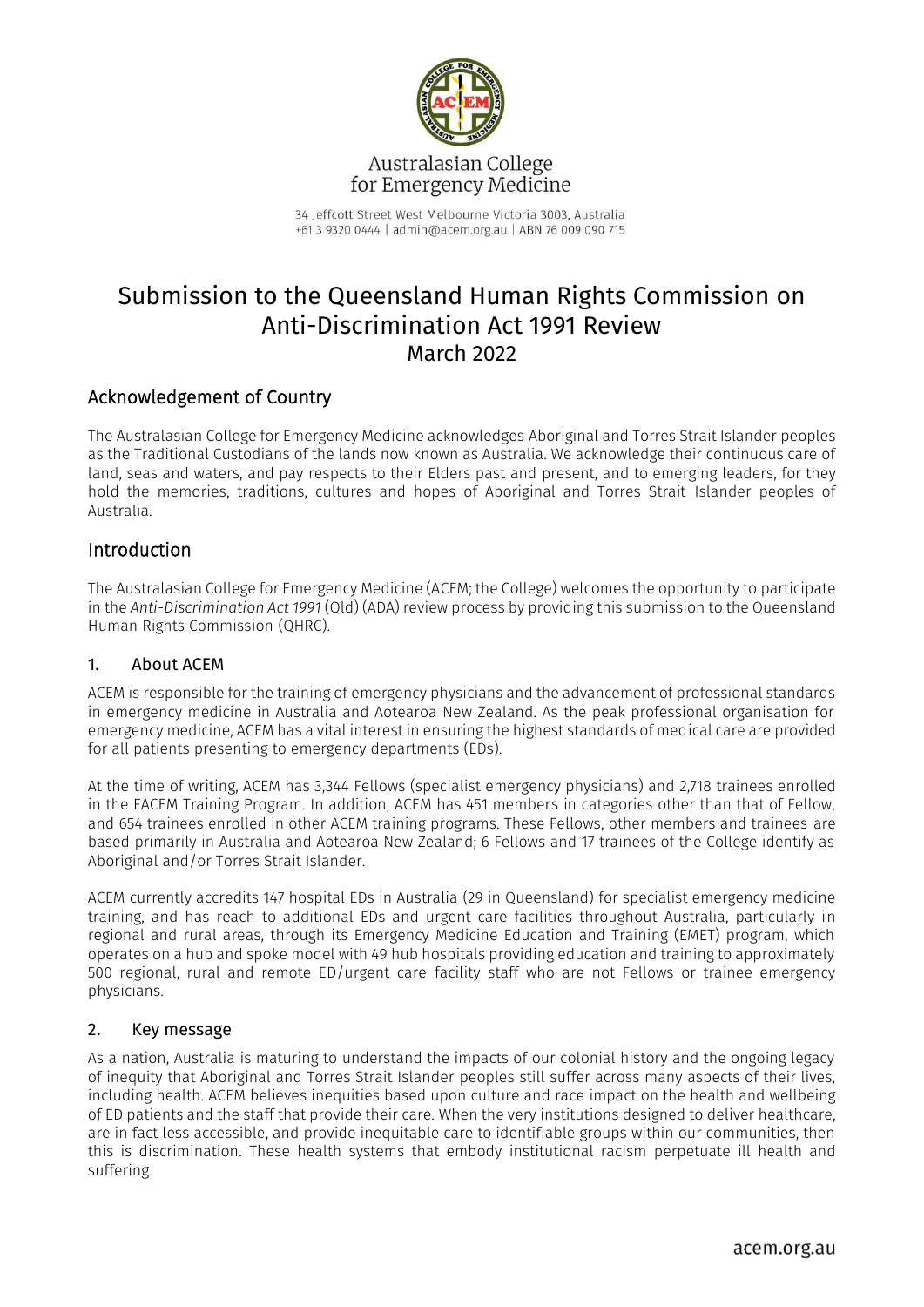$\overline{2}$ 

Until there is a clear, shared definition of institutional racism, it cannot be remedied. ACEM calls upon the Queensland Government to take systems-level action and create a template for national change by defining institutional racism as a form of racism in the *Anti-Discrimination Act 1991*. Only then can it be recognised, addressed and dismantled, thus improving the health and wellbeing of all.

# 3. ACEM recommendation to the QHRC

ACEM strongly advocates for a definition of 'Institutional Racism' to be inserted into the *Anti-Discrimination Act 1991*.

The College notes that the amendment to the *Hospitals and Health Boards (Health Equity Strategies)*  Amendment Regulation 2021<sup>1</sup> makes reference to 'institutional racism'<sup>2</sup> but does not define it. However, institutional racism is defined in the footnotes of the Explanatory notes for SL 2021 No. 34 made under the Hospital and Health Boards Act 2011 (Qld)<sup>3</sup> and suggests that this definition (with minor changes boldened) would be suitable:

*"Institutional racism, for the purpose of the Act, refers to the ways in which beliefs, attitudes or values have arisen within, or are built into the governance, operations and/or policies of an institution in such a way that discriminates against, controls, or oppresses, directly or indirectly, a certain group of people to limit their rights, causing and/or contributing to inherited disadvantage"* (p. 8).

#### 4. Why ACEM advocates for a definition of institutional racism to be inserted into the *Anti-Discrimination Act 1991*

ACEM embraces the concept of a shared national identity that values the rich diversity of our origins and the contribution that cultural identity makes to health and wellbeing.

We envisage a future where Aboriginal and Torres Strait Islander peoples experience culturally safe emergency care that is self-determined, free from bias and racism, and enhances opportunities for quality health outcomes. We believe achieving this will lead to flourishing health and improved wellbeing for all Australian communities.

However, in 2022, Aboriginal and Torres Strait Islander peoples continue to experience disparities and inequities with respect to both accessing health services, and their experiences of care from the health services, in turn impacting their overall health outcomes.

The data on health outcomes for Aboriginal and Torres Strait Islander peoples is documented extensively and repeatedly in a range of national and state-based reports. Whilst public policies have led to improvements in some aspects of Aboriginal and Torres Strait Islander health and wellbeing, progress has been slow, and much more needs to be done by the Commonwealth and State and Territory governments to close the gap. However, The Lowitja Institute's Discussion Paper *Partnership for Justice in Health: Scoping Paper on Race, Racism and the Australian Health System<sup>4</sup>* argues that rather than just looking broadly at the research data linking racism and health care outcomes, there is now "an urgent mandate to better understand and intervene in the operation of race and racism in the Australian health care system."

ACEM recognises discrimination takes many forms, with the potential to cause harm to health care workers and patients alike. When health care is not culturally safe, both patients and staff experience harm due to racism and discrimination. Health staff can be directly impacted by racism, as well as indirectly, through the horizontal violence they experience as witnesses to the direct impact of racism on patients and patient care.

<sup>1</sup> Subordinate Legislation 2021 No. 34 made under the *Hospital and Health Boards Act 2011*

<sup>2</sup> "8 Insertion of new ss 13A and 13B After section 13— insert— 13A Prescribed requirements for health equity strategies For section 40(3)(a) of the Act, a health equity strategy of a Service must-

<sup>(</sup>a) state the Service's key performance measures, as agreed by the Service and the chief Aboriginal and Torres Strait Islander health officer, that relate to improving health and wellbeing outcomes for Aboriginal people and Torres Strait Islander people, including—

<sup>(</sup>i) actively eliminating racial discrimination and institutional racism within the Service; and…" <sup>3</sup> Hospital and Health Boards (Health Equity Strategies) Amendment Regulation 2021 Explanatory notes for SL 2021 No. 34 made under the Hospital and Health Boards Act 2011

<sup>4</sup> Watego, C., Singh, D. & Macoun, A. 2021, *Partnership for Justice in Health: Scoping Paper on Race, Racism and the Australian Health System, [https://www.lowitja.org.au/page/services/resources/Cultural-and-social](https://www.lowitja.org.au/page/services/resources/Cultural-and-social-determinants/justice/partnership-for-justice-in-health-scoping-paper-on-race-racism-and-the-australian-health-system)[determinants/justice/partnership-for-justice-in-health-scoping-paper-on-race-racism-and-the-australian-health](https://www.lowitja.org.au/page/services/resources/Cultural-and-social-determinants/justice/partnership-for-justice-in-health-scoping-paper-on-race-racism-and-the-australian-health-system)[system](https://www.lowitja.org.au/page/services/resources/Cultural-and-social-determinants/justice/partnership-for-justice-in-health-scoping-paper-on-race-racism-and-the-australian-health-system)*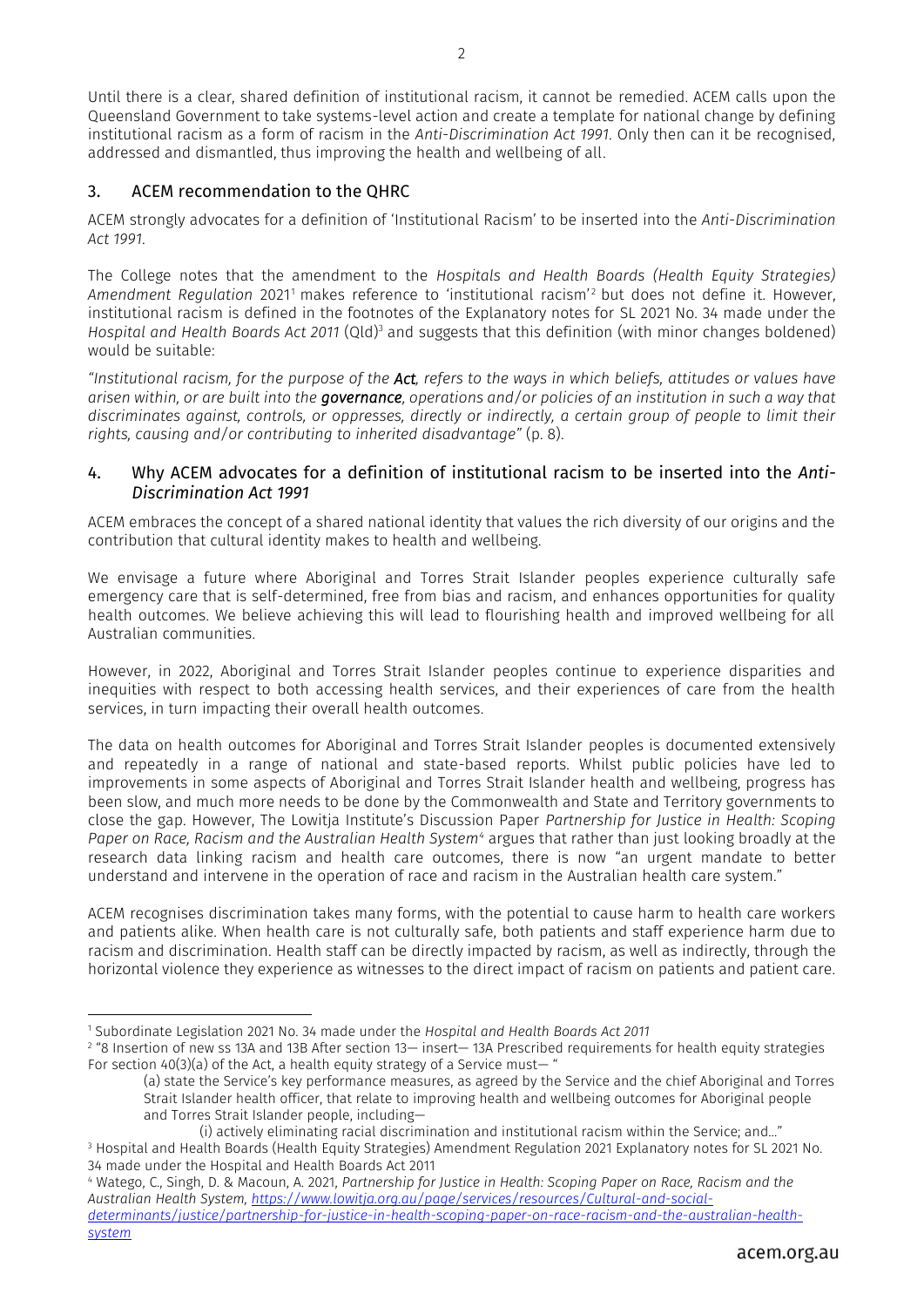Individuals who have the courage to speak out are often ignored, or worse still find themselves in the situation where complaint resolution places them back in harm's way through mediation with the offender. The current system of reporting can only respond to a complaint made against an individual, by an individual, so if no-one speaks up, the discrimination is able to continue.

Most contemporary organisational policies and strategies contain aspirations to eliminate racism, discrimination, and bias. However, the challenge for many employers is the translation of high-level policies into tangible 'positive action', as they wrestle with competing priorities and organisational inertia.

It is essential to move beyond the current mechanism where action is reliant on individual complaints, to one that identifies, acknowledges and can respond to the structures, policies and protocols that allow racism and discrimination to occur i.e., a process that can address *institutional racism*. Organisations should be empowered and required to recognise the conditions that sustain racism and discrimination, and to act before an incident can occur, as well as hold themselves to account. The structural reform necessary for such a transformation needs to be underpinned by legislation to incentivise organisations into positive action and overcome the forces of inertia.

We acknowledge that institutional racism negatively impacts many other communities within Australia, and it is our intention that the legislative change we are advocating for will benefit all persons who experience institutional racism.

Our submission emphasises the intrinsic benefits of the proposed legislative amendment for Aboriginal and Torres Strait Islander peoples in recognition that historic and ongoing colonisation is entwined with institutional racism. This submission has been developed against the backdrop of national and state-based policies by governments and NGOs that position the elimination of racism in healthcare as a top priority.

The following subsections detail the many synergies which necessitate the need for ACEM to provide a submission to the ADA review, and include examples of ways in which a legislated definition of institutional racism would have a meaningful impact on the health and wellbeing of Australians / Queenslanders.

#### 4.1 ACEM's commitment to reconciliation

A core function of the College since its establishment in 1983 is to influence public policy where necessary, by engaging in advocacy at all levels, as articulated by ACEM's constitution in object 1.1.4:

*'The objects for which the College is established are to advocate on any issue which affects the ability of College members to meet their responsibilities to patients, the profession and to the community.'*

ACEM's remit as a key stakeholder in the development of public policy is further reinforced in the College's 2019-2021 Strategic Plan which identifies 'Equity through Advocacy' as a key pillar of the Colleges strategic priorities<sup>5</sup>. This will remain as a strategic priority in the 2022-2024 Strategic Plan.

Encompassed within the Equity through Advocacy domain is the strategic commitment to *'improve equity of access and outcomes, and champion cultural safety for Aboriginal and Torres Strait Islander peoples presenting to the ED'.* 

Enshrined within the ACEM Constitution is our commitment to the process of Reconciliation in Australia and the intent of the United Nations Declaration on the Rights of Indigenous peoples to build respectful relationships that promote Aboriginal and Torres Strait Islander participation in matters that concern them.

ACEM is committed to equity for Aboriginal and Torres Strait Islander patients and staff in EDs. The key pillars of ACEM's Reconciliation Action Plan (RAP) are to support and grow the Aboriginal and Torres Strait Islander emergency specialist workforce, support the delivery of culturally safe care, and engage and collaborate with communities and organisations identified through a range of initiatives.

In addition to the work undertaken by the College internally, ACEM proudly accepted an invitation to join the Closing the Gap Campaign Steering Committee in 2020 and is incredibly honoured to hold membership to this group.

<sup>5</sup> Australasian College for Emergency Medicine 2019, *ACEM Strategic Plan 2019-2021, [https://acem.org.au/getmedia/a52a56da-564b-4f87-99e3-872e1243105c/ACEM\\_Strategic-Plan\\_2019-2021](https://acem.org.au/getmedia/a52a56da-564b-4f87-99e3-872e1243105c/ACEM_Strategic-Plan_2019-2021)*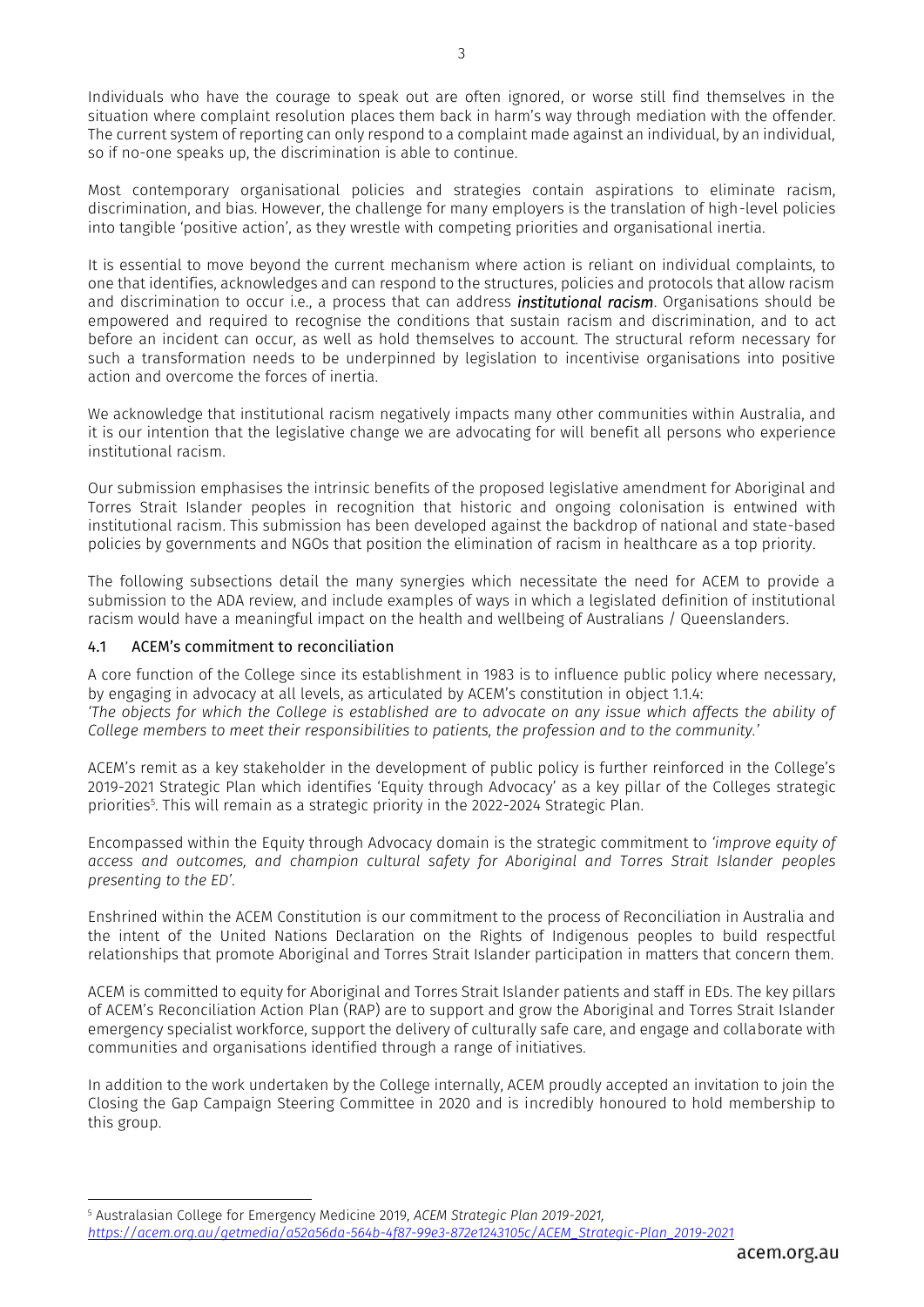The 2021 State of Reconciliation in Australia Report<sup>6</sup> calls upon all RAP organisations to move from 'safe' to 'brave' to fulfil the promise of reconciliation. The report calls upon all RAP organisations to "be more prepared to advocate on some of the harder issues confronting First Nations Communities". ACEM is well positioned to raise concerns for inequities based upon culture and race that we see every day impacting the health and wellbeing of the patients that we care for, and the staff that provide their care. ACEM believes it is imperative to tackle institutional racism within health care organisations as an essential element to creating a health system that is free from racism and Aboriginal and Torres Strait Islander peoples are safe to participate at all levels.

#### 4.2 Training Emergency Medicine Physicians is ACEM's core business

Most ACEM members and trainees are likely to work the majority of their career in large institutions. Therefore, it is vital that ACEM works in partnership with the health sector, and across sectors to create workplaces that are culturally safe for staff and patients and to eliminate all forms of racism in these institutions that ACEM members work.

#### 4.2.1 Workplaces that are culturally safe

ACEM is responsible for setting standards for emergency medical care across Australia and Aotearoa New Zealand and, as such, is a key stakeholder in influencing how culturally safe care is provided.

The College considers it vital that Aboriginal and Torres Strait Islander peoples are represented throughout the ED workforce, including management, medical, nursing, allied health and support staff. A strong Aboriginal and Torres Strait Islander ED workforce is key to creating culturally safe EDs for patients and staff, and delivering health equity for Aboriginal and Torres Strait Islander peoples. Currently, the representation of Aboriginal and Torres Strait Islander workers is well below population parity in all areas of mainstream health care delivery. In ACEM's 2020 research report produced by the Lowitja Institute, titled '*Traumatology Talks – Black Wounds, White Stitches,' <sup>7</sup>*a major theme highlighted in the report is the importance of increasing the size and visibility of a culturally strong Aboriginal and Torres Strait Islander workforce across a variety of roles within the ED.

ACEM recognises that culturally safe workplaces are the foundation upon which to grow the Aboriginal and Torres Strait Islander workforce for EDs. For any staff to join and remain working in an ED, they must feel welcome, and believe that their contribution to the team is valued and respected. This includes the ability to raise concerns and complaints, including reporting incidences of racism. Knowing that a supervisor will hear and believe their experience, support the staff member to lodge a complaint, and act to make changes, is one way a culturally safe workplace can make the difference between an Aboriginal and Torres Strait Islander staff member choosing to continue or to leave the team.

ACEM's *Discrimination, Bullying and Sexual Harassment Action Plan <sup>8</sup>* is a substantive document that embodies much of the abovementioned principles, and contains a series of recommendations to drive improvements across the College. Whilst the Action Plan also contains important recommendations for employers, there are few levers available, other than through legal requirements whereby we can shift the onus of discrimination from individuals to organisations. Legislation that includes reference to institutional racism will provide a powerful lever to hold organisations accountable for improving workplaces in which our members work, by forcing the institution to examine and dismantle structures that allow racism to continue in the workplace.

More specifically, here follows an example of institutional racism that is current and affecting the health and wellbeing of our members in the area of education and training. Members of ACEM's Indigenous Health Committee (IHC) and Reconciliation Action Plan (RAP) Steering Group have highlighted that flexibility in study time for those with family and cultural commitments is important both at higher education (medical school) and junior doctor levels. They have seen Aboriginal and Torres Strait Islander medical students and junior doctors pull out of education and employment because they needed more flexible study and working conditions that were not available or were discouraged from pursuing flexible study or work conditions by

<sup>6</sup> Reconciliation Australia, *2021 State of Reconciliation in Australia, [https://www.reconciliation.org.au/wp](https://www.reconciliation.org.au/wp-content/uploads/2021/02/State-of-Reconciliation-2021-Full-Report_web.pdf)[content/uploads/2021/02/State-of-Reconciliation-2021-Full-Report\\_web.pdf](https://www.reconciliation.org.au/wp-content/uploads/2021/02/State-of-Reconciliation-2021-Full-Report_web.pdf)*

<sup>7</sup> Australasian College for Emergency Medicine 2020, *Traumatology Talks – Black Wounds, White Stitches, [https://acem.org.au/Content-Sources/Advancing-Emergency-Medicine/Cultural-safety/Traumatology-Talks-Black-](https://acem.org.au/Content-Sources/Advancing-Emergency-Medicine/Cultural-safety/Traumatology-Talks-Black-Wounds,-White-Stitches)[Wounds,-White-Stitches](https://acem.org.au/Content-Sources/Advancing-Emergency-Medicine/Cultural-safety/Traumatology-Talks-Black-Wounds,-White-Stitches)*

<sup>8</sup> Australasian College for Emergency Medicine 2018, *Discrimination, Bullying and Sexual Harassment Action Plan, [https://acem.org.au/getmedia/533f9238-b12f-44ca-aa2a-38582002591c/ACEM\\_DBSH\\_Action\\_Plan.aspx](https://acem.org.au/getmedia/533f9238-b12f-44ca-aa2a-38582002591c/ACEM_DBSH_Action_Plan.aspx)*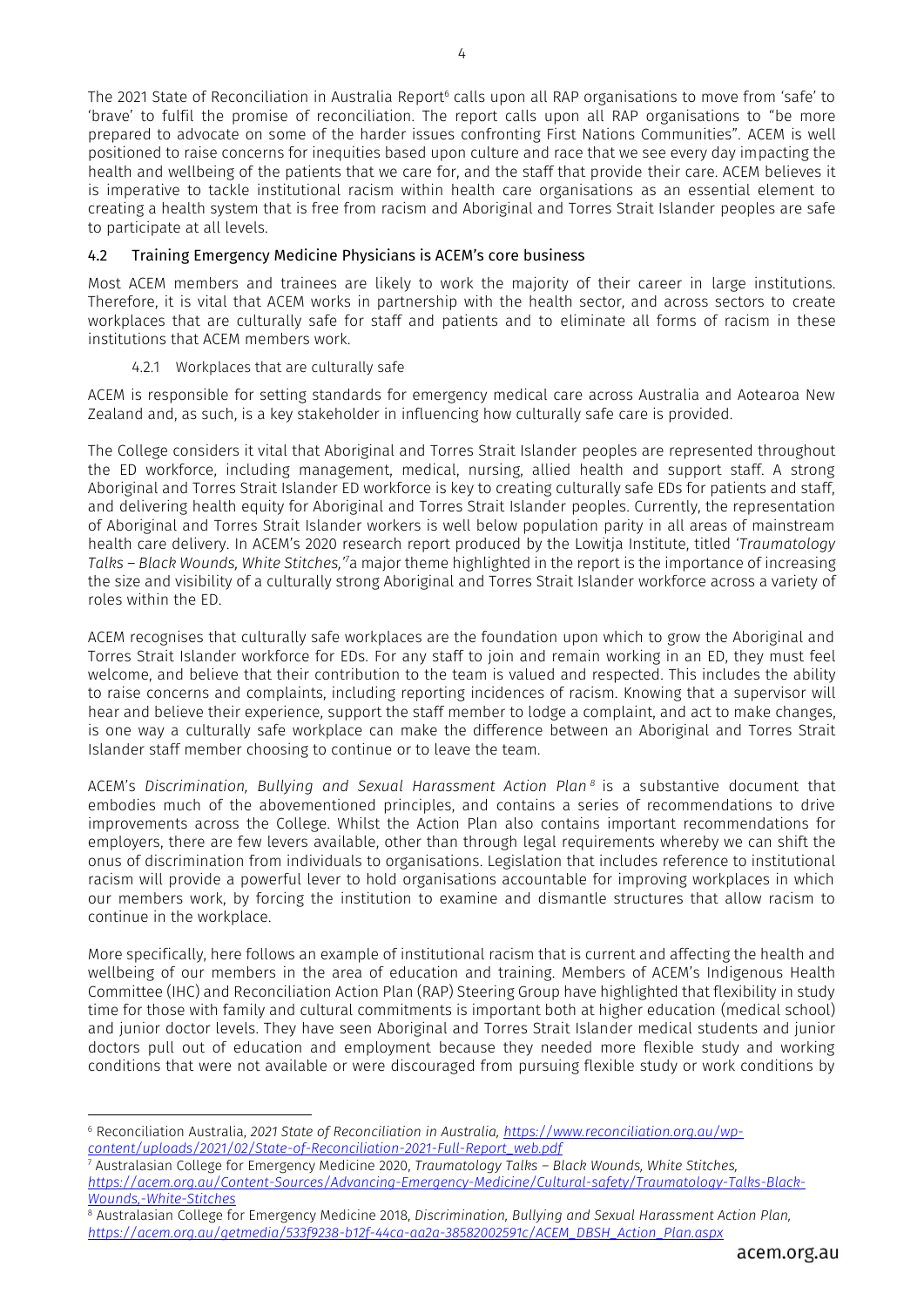their employer or education provider. Our members have noted that even working part-time is seen by many hospitals as unfavourable and has historically been difficult to arrange.

In summary, we need legislative safeguards to increase the accountability of organisations to provide culturally safe workplaces. Legislation that forces organisations to review and dismantle the structures that create institutional barriers, such as the abovementioned scenario, will effectively aid the supply of Aboriginal and Torres Strait Islander healthcare workforce by recognising the importance of, and fostering training and employment pathways that are responsive to the cultural needs of those traversing those pathways.

4.2.2 Culturally safe care and service delivery

ACEM acknowledges the Australian Health Practitioner Regulation Agency's (AHPRA) definition of Cultural Safety, <sup>9</sup> and considers that this understanding of cultural safety should be embodied across all levels of the health care system, from policy-makers, health and hospital service executives and management, through to individual practitioners:

*"Cultural safety is determined by Aboriginal and Torres Strait Islander individuals, families and communities. Culturally safe practice is the ongoing critical reflection of health practitioner knowledge, skills, attitudes, practising behaviours and power differentials in delivering safe, accessible and responsive healthcare free of racism."*

Emergency Departments increasingly stand as the front door to the mainstream hospital service for patients. For many Aboriginal and Torres Strait Islander peoples, the ED can also be the first, or only, point of contact for health care. Often, hospital systems designed to cater for everyone take a "one size fits all" approach to health care delivery that is not culturally safe and tone deaf to diversity and cultural identity. The care provided is the "same" for all patients, rather than recognising that the needs of all patients are not the same. Unfortunately, this approach is substantiated by the belief that equality is about equal delivery of care, not equity in outcomes. This exemplifies institutional racism embedded within our current healthcare system approach.

Health care staff need explicit and rigorous training in anti-racism to develop the tools to provide culturally safe care, and to ensure equity of access to care for Aboriginal and Torres Strait Islander peoples. ACEM has mandated Cultural Competency and Safety Training for all Fellows as part of their Continuing Professional Development (CPD), and recently introduced mandatory ACEM Indigenous Health and Cultural Competency (IHCC) Program<sup>10</sup> for first year ACEM trainees. While Queensland Health's mandatory staff training includes the Cultural Practice Program, there is not universal enforcement of completion across each Hospital and Health Service (HHS) in Queensland. In addition, this single workshop should be considered an introduction to essential skills and knowledge in health care delivery, and is yet to be supplemented by further cultural safety and anti-racism training necessary for staff to put their learnings into practice.

Health care cannot be clinically safe, unless it is also culturally safe. The AHPRA definition is an important first step towards embedding cultural safety as a core skill for registered health care professionals. The Australian Charter of Healthcare Rights<sup>11</sup> states more broadly that "*the care provided shows respect to me and my culture, beliefs, values and personal characteristics."* Healthcare organisations must have the systems in place to ensure cultural safety reaches into every aspect of the health system. However, there are currently limited, if any, processes to enforce appropriate training of staff, including those not registered with AHPRA, in cultural safety and anti-racism. Defining institutional racism in legislation will articulate the importance of investment into staff capability. It will facilitate organisational ability to remediate non-compliance with training. Reports of culturally unsafe care and racism may trigger not just individual sanctions, but also organisational actions to prevent future occurrences.

<sup>9</sup> AHPRA, *The National Scheme's Aboriginal and Torres Strait Islander Health and Cultural Safety Strategy 2020-2025, [file:///C:/Users/hamish.bourne/Downloads/National-Scheme-s-Aboriginal-and-Torres-Strait-Islander-Health-and-](file:///C:/Users/hamish.bourne/Downloads/National-Scheme-s-Aboriginal-and-Torres-Strait-Islander-Health-and-Cultural-Safety-Strategy-2020-2025%20(1).PDF)[Cultural-Safety-Strategy-2020-2025%20\(1\).PDF](file:///C:/Users/hamish.bourne/Downloads/National-Scheme-s-Aboriginal-and-Torres-Strait-Islander-Health-and-Cultural-Safety-Strategy-2020-2025%20(1).PDF)*

<sup>10</sup> Australasian College for Emergency Medicine, *Indigenous Health and Cultural Competency Program*, [https://acem.org.au/Content-Sources/Advancing-Emergency-Medicine/Cultural-competency/Indigenous-Health-and-](https://acem.org.au/Content-Sources/Advancing-Emergency-Medicine/Cultural-competency/Indigenous-Health-and-Cultural-Competency.aspx)[Cultural-Competency.aspx](https://acem.org.au/Content-Sources/Advancing-Emergency-Medicine/Cultural-competency/Indigenous-Health-and-Cultural-Competency.aspx)

<sup>11</sup> Australian Commission on Safety and Quality in Healthcare 2008, *Australian Charter of Healthcare Rights, <https://www.safetyandquality.gov.au/sites/default/files/2019-05/charter-pdf.pdf>*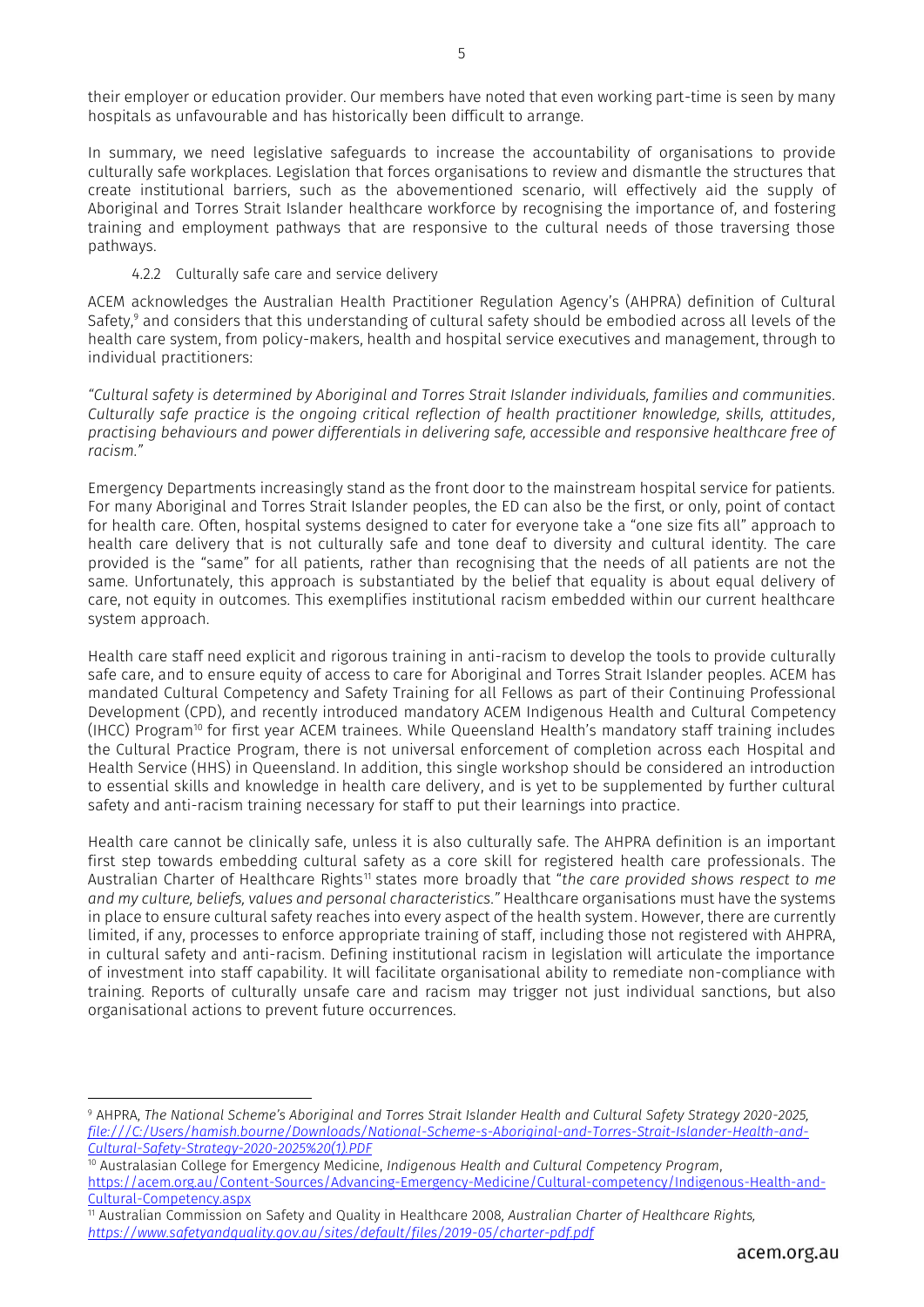If meaningful change is to occur then it is critical to establish parameters for what constitutes institutional racism under law, and it is the College's view that a legislated definition is the only means by which organisations can genuinely be made accountable, and embed cultural safety as the norm.

#### 4.3 Public policy linkages

Aboriginal and Torres Strait Islander health policy at the Federal and State levels is entering a new era, with many new long-term strategies that provide the overarching framework to achieve the policy objectives of the next decade. This section summarises the current policy context at the Federal and State levels, demonstrating the connection between key policies and our proposal for the inclusion of a definition of institutional racism in the *Anti-Discrimination Act 1991*.

The 2016 audit of all 16 of Queensland's health and hospital services (HHS) using the *Marrie Institutional Racism Matrix (MRIM) Tool<sup>12</sup>* and the subsequent report titled *Addressing Institutional Barriers to Health Equity for Aboriginal and Torres Strait Islander Peoples in Queensland's Public Hospital and Health Service* (also referred to as the Health Equity Report) laid bare the extent to which institutional racism is present across all 16 HHSs. 13

The College commends the Queensland Government, particularly Queensland Health's (QH) response to the confronting findings contained in the Health Equity Report. ACEM welcomes the amendment to the *Hospital and Health Boards Act 2011* (Qld) that now requires each HHS to develop and implement a health equity strategy. Most notable is the partnership between QH and the Queensland Aboriginal and Islander Health Council (QAIHC) in the *Making Tracks* discussion paper. <sup>14</sup>

The Making Tracks discussion paper and accompanying Health Equity Framework<sup>15</sup> are comprehensive strategic documents that have the potential to serve as the template for national change, and will assist in achieving many of the 16 targets detailed in the 2020 Council of Australian Governments (COAG) National Agreement on Closing the Gap. The COAG National Agreement is also referred to in the above Regulation. $^{\text{16}}$ 

The four priority areas set in the COAG National Agreement are: Formal Partnerships and Shared Decision making; Building the Community Controlled Sector; Transforming Government Organisations; Shared Access to Data and Information at a Regional Level.

Priority three: Transforming Government Organisations is particularly relevant to this submission. The first transformation element contained in the Agreement is:

*a. Identify and eliminate racism – Identify and call out institutional racism, discrimination and unconscious bias in order to address these experiences. Undertake system-focused effort to address disproportionate outcomes and overrepresentation of Aboriginal and Torres Strait Islander peoples by addressing features of systems that cultivate institutional racism. (p. 11)*

<sup>15</sup> Queensland Aboriginal and Islander Health Council & Queensland Health 2021, *Making Tracks Together – Queensland's Aboriginal and Torres Strait Islander Health Equity Framework,* 

*[https://www.health.qld.gov.au/\\_\\_data/assets/pdf\\_file/0019/1121383/health-equity-framework.pdf](https://www.health.qld.gov.au/__data/assets/pdf_file/0019/1121383/health-equity-framework.pdf)*

<sup>16</sup> "8 Insertion of new ss 13A and 13B After section 13— insert— 13A Prescribed requirements for health equity strategies For section 40(3)(a) of the Act, a health equity strategy of a Service must—

………………

Examples—  $\cdot$  the National Agreement on Closing the Gap (2020)....

 $12$  Marrie, A & Marrie, H. (2014). A matrix for identifying, measuring and monitoring institutional racism within public hospitals and health services. Gordonvale: Bukal Consultancy Services

<sup>&</sup>lt;sup>13</sup> Marrie, A. (2017). Addressing institutional barriers to health equity for Aboriginal and Torres Strait Islander people in Queensland's public hospital and health services

<sup>14</sup> Queensland Aboriginal and Islander Health Council & Queensland Health 2021, *Making Tracks: towards health equity*  with Aboriginal and Torres Strait Islander peoples – working together to achieve life expectancy parity by 2031, *[https://www.health.qld.gov.au/\\_\\_data/assets/pdf\\_file/0035/1028879/health-equity-discussion-paper.pdf](https://www.health.qld.gov.au/__data/assets/pdf_file/0035/1028879/health-equity-discussion-paper.pdf)*

<sup>(</sup>c) state how the strategy aligns with—

<sup>(</sup>iv) other national, state and local government strategies, policies, agreements and standards relevant to promoting shared decision-making, shared ownership and working in partnership with Aboriginal people and Torres Strait Islander people.